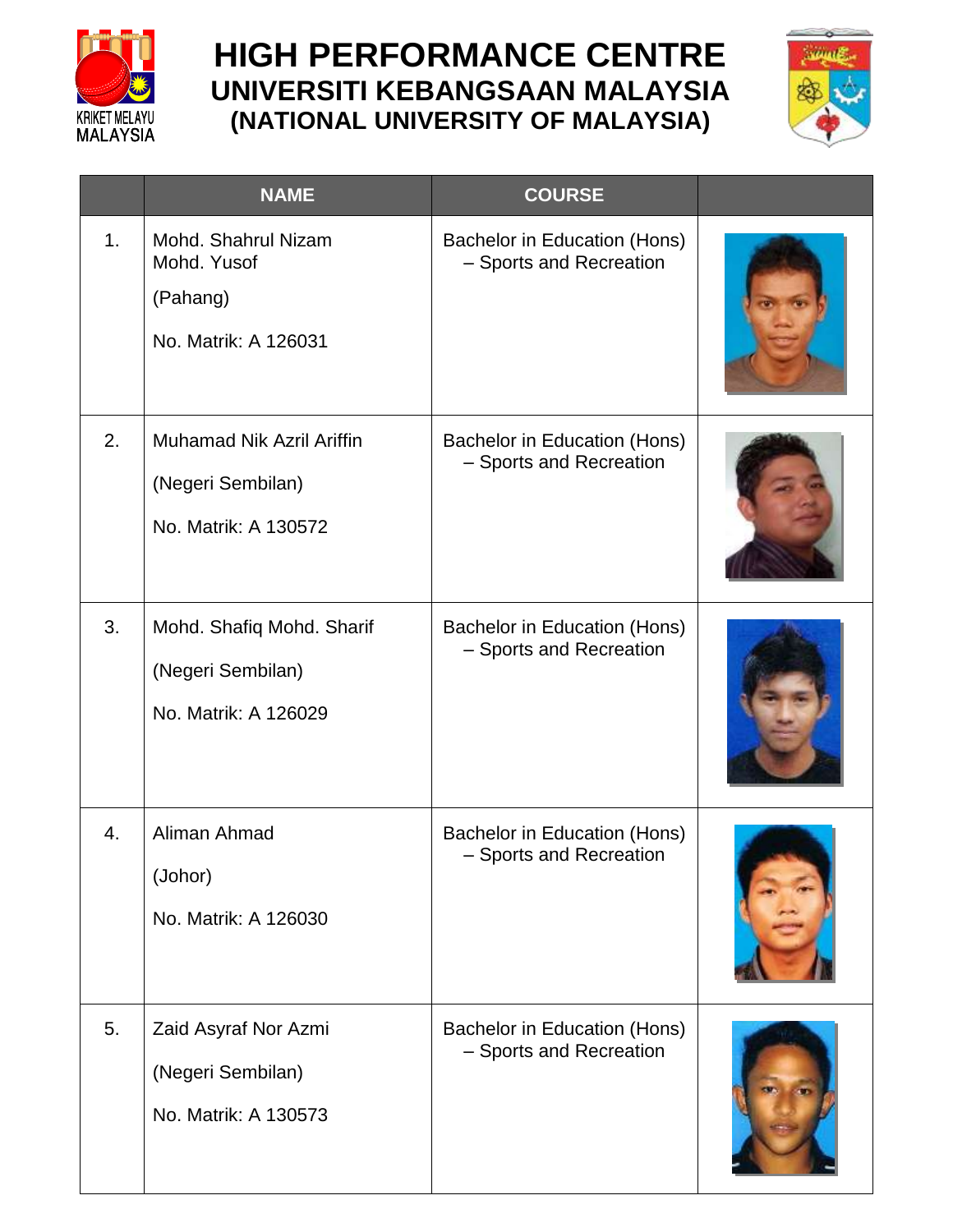| 6.  | Ahmad Faiz Mohammad Noor<br>(Kedah)<br>No. Matrik: A 126033              | Bachelor in Education (Hons)<br>- Sports and Recreation |  |
|-----|--------------------------------------------------------------------------|---------------------------------------------------------|--|
| 7.  | Muhammad Haziq Zainuddin<br>(Negeri Sembilan)<br>No. Matrik: A 126028    | Bachelor in Education (Hons)<br>- Sports and Recreation |  |
| 8.  | <b>Muhammad Hazrul Zainal</b><br>(Johor)<br>No. Matrik: A 130571         | Bachelor in Education (Hons)<br>- Sports and Recreation |  |
| 9.  | Muhammad Faruq Hakimin<br>Azmi<br>(Kuala Lumpur)<br>No. Matrik: A 130570 | Bachelor in Education (Hons)<br>- Sports and Recreation |  |
| 10. | Asyraf Naim Mohd. Sham<br>(Kuala Lumpur)<br>No. Matrik: A 130574         | Bachelor in Education (Hons)<br>- Sports and Recreation |  |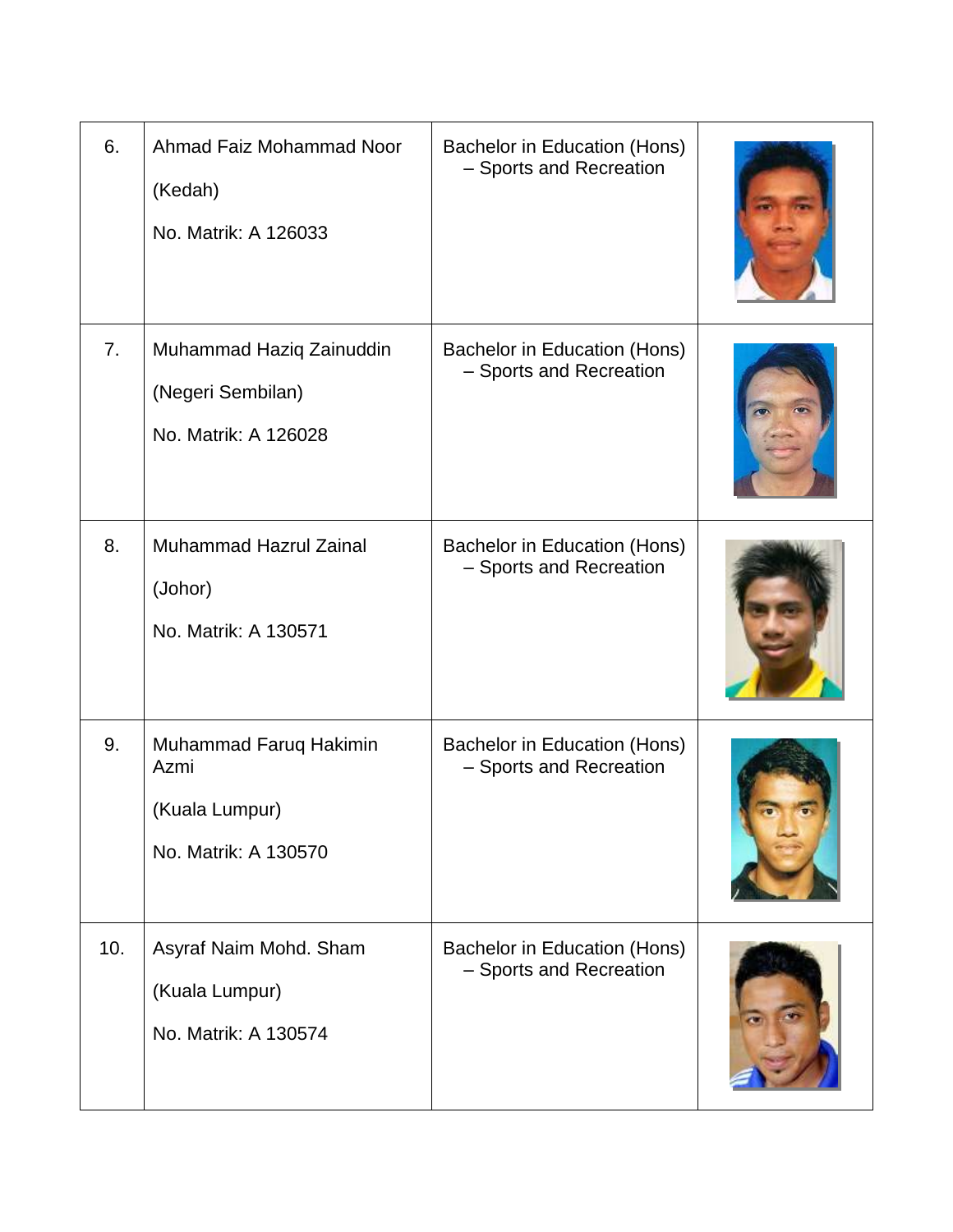| 11. | Muhammad Adib Abd. Rahim<br>(Pulau Pinang)<br>No. Matrik: A 134789            | Bachelor in Education (Hons)<br>- Sports and Recreation |  |
|-----|-------------------------------------------------------------------------------|---------------------------------------------------------|--|
| 12. | Adam Zulkifli<br>(Pulau Pinang)<br>No. Matrik: A 134784                       | Bachelor in Education (Hons)<br>- Sports and Recreation |  |
| 13. | Mohd. Nazril Abd. Rahman<br>(Kuala Lumpur)<br>No. Matrik: A 138660            | Bachelor in Education (Hons)<br>- Sports and Recreation |  |
| 14. | Mohamad Fikri Makram<br>Wan Mohd. Rosdi<br>(Kelantan)<br>No. Matrik: A 138648 | Bachelor in Education (Hons)<br>- Sports and Recreation |  |
| 15. | Mohammad Faizal Abu Hassan<br>(Negeri Sembilan)<br>No. Matrik: A 138659       | Bachelor in Education (Hons)<br>- Sports and Recreation |  |